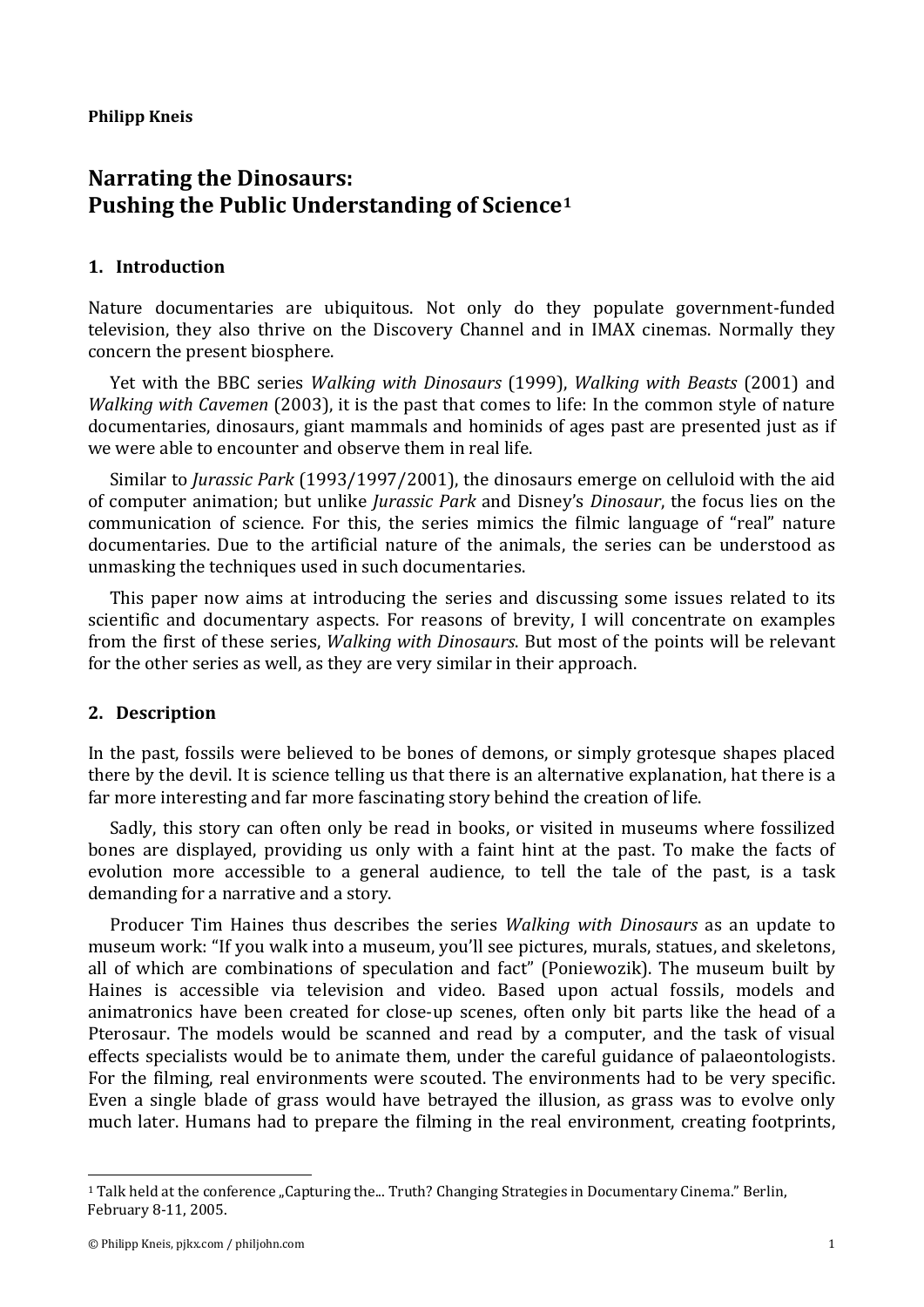moving leaves and creating waves in the water. The digital dinosaurs would then be added to fit the footprints left by the humans.

The process was an arduous one. There exists no direct record of the movement of dinosaurs, but with a careful study of the fossils it is possible to take educated guesses. Fossils can tell what animals ate, who ate them, what their surroundings were, how their bodily weight was distributed, and so on. There exist fossils of dinosaur skin, eggs, plants, even dinosaur faeces, so a lot is actually known.

Regarding their movement, as no dinosaurs exist today, there are no direct comparisons possible. Elephants, the biggest land mammals of our time, are much smaller than the biggest dinosaurs, so their weight problem is nothing compared with a giant Sauropod. Elephants also have much larger brains t[h](#page-1-0)an the biggest dinosaurs had, which will have an effect on the fluidity of their movement<sup>2</sup>. Dinosaurs simply lack circuitry, if compared to more modern animals. Thus making a dinosaur move in the computer would mean to answer several questions. For palaeontology, this even constituted a study of sorts: providing inspiration for real research, utilizing animation technology to tackle the problem of dinosaur movement.

The series itself consist of six episodes of 30 minutes each, spanning the time from the appearance of the first dinosaurs in the Late Triassic, 220 million years ago, to their demise in the Late Cretaceous, 65 million years ago. The area covered spans the precursors of North America, Europe, Africa and the ancient Polar Continent consisting of South America, Antarctica and Australia. The habitats shown range from land to sea and into the skies.

The programs follow individual animals throughout the story of an episode, using them as protagonists. Narrator for the British original is Kenneth Brannagh, for the American version, Avery Brooks. To illustrate the overall style of the series, we will now see an excerpt of episode four, "Giants of the Sky".

Title sequence till "to find a mate"

Ornitochairus as protagonists, narration/focalization, flight DVD chapter 2

From this excerpt we can discern the following elements:

- The program uses a highly poetic narrative style featuring an omniscient narrator, thus mirroring the format of other nature documentaries.
- The narration nevertheless features a very factual approach. Though the DVD version features an extensive "Making Of"-documentary for the documentary, plus the option to hear sporadic commentaries on scientific aspects during the presentation of the program, the episodes themselves present reconstruction as solid facts. Though it should be clear to the educated viewer that our knowledge about dinosaurs cannot be obtained by simply filming them in their natural habitat, the power of the images oftentimes appears overwhelming. This may well be the curse of the visual image – something seen appears more real than something read.

The mimicry of real-life nature documentaries goes even further. For this, I shall present a second, much briefer example from the fifth episode, "Spirits of the Ice Forest". The following excerpt depicts a night scene[3](#page-1-1).

l

<span id="page-1-0"></span><sup>2</sup> Making-of Documentary

<span id="page-1-1"></span><sup>3</sup> Due to specific technical constraints of the respective DVD set, I cannot provide detailed time codes.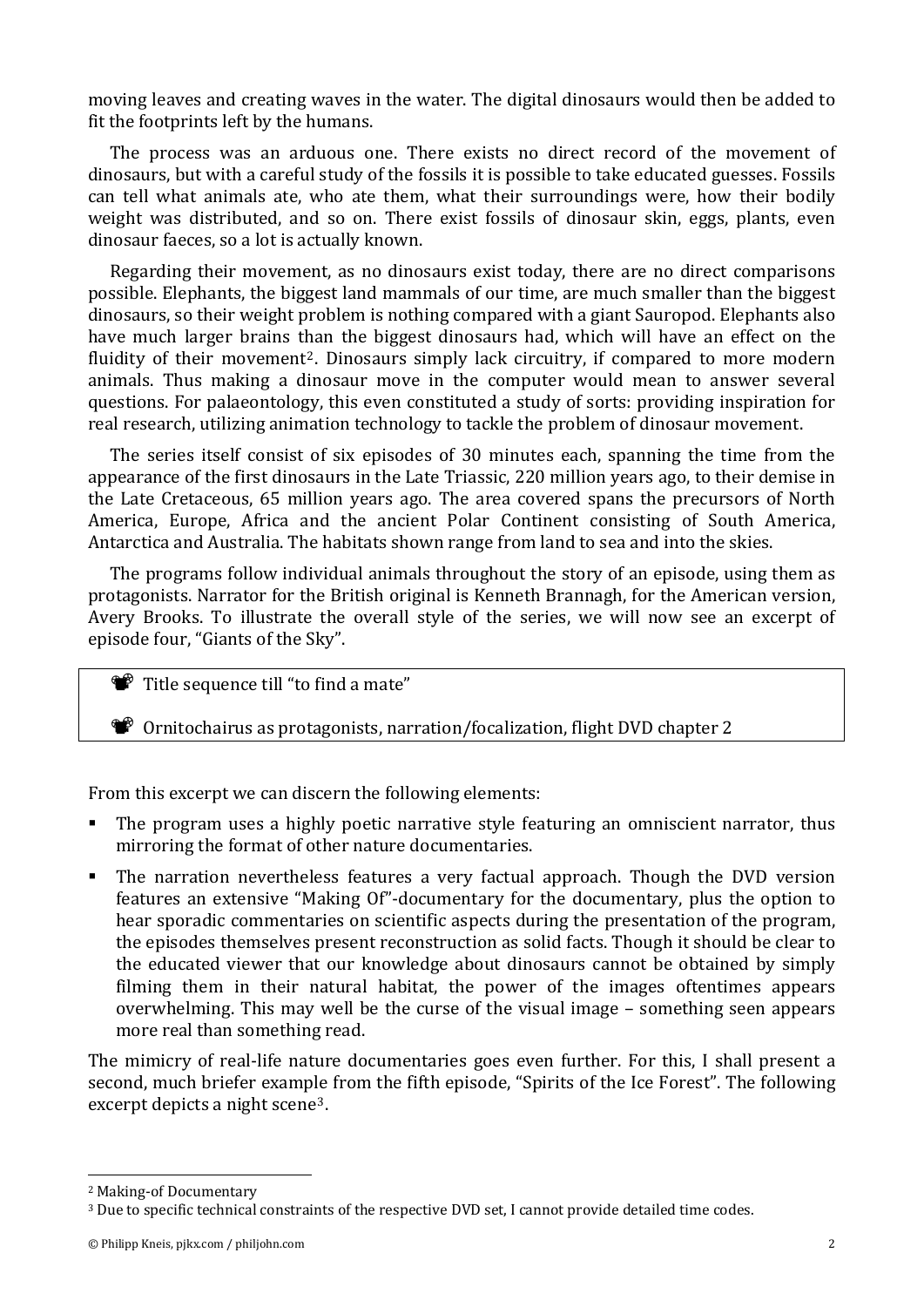**W** Night view: "But with image-enhancement, it is possible to get a Leaellynasaura's-eye view of the clan," last chapter of episode on DVD

Isn't this a bit absurd? The dinosaurs are artificial, yet we need to "enhance" the image so that we can see more closely what's going on. Of course this is a technique all of us will have seen in other nature documentaries. So this appears to follow the conventions of the genre, as genres guide both perception and production by providing some sort of familiarity. A genre can also bestow authority in its field for those works following it. As the aim of the documentary, in contrast to fiction, appears to be the depiction of the factual, appealing to na ture documentaries can be understood as underscoring the quest for realism.

Yet doesn't the obvious need for narration, the need for story, for connecting the dots, create problems of its own? How is the scientific aspect represented? Can the program be "realistic" at all? Or is this just a human interest story in the shape of a nature documentary?

# **3. Criticism**

By staging its narrative in a very specific way<sup>4</sup>, scientific theory is presented as solid fact. Does that apparently deliberate method constitute an unnecessary compromise, compromising hard-won evolutionary science itself, or could it be seen as a concession to aid the public understanding of science, capturing the truth in small, entertaining increments?

Some critics like Mark Norell, chairman of palaeontology at the American Museum of Natural History, single out the entertainment factor, criticizing the series for presenting as fact what can only be educated guesses: "We have found a few great fossils that give us a sense of behavior, but it's very little. [..] This stuff is just as fake as Jurassic Park", he says (Poniewozik). Equally, though the BBC sought help from one hundred palaeontologists from numerous countries, the consulting palaeontologists have been named prostitutes by some colleagues (Benton).

There are indeed some problems.

The program often hints at evolution, but often, perhaps necessarily though, in an utterly simplified manner. New species often simply "arrive". Some traits have simply "evolved". Though the principles behind that simplified speech are now well understood, the poetic style of narration may in itself create an awkward barrier of obfuscation by simplification.

Equally problematic is the teleological perspective, which enters the program admittedly through hindsight when it mentions that some species "is about to evolve into birds", or in another place, that "with [the Sauropods'] passing, life will never be this large (episode 2, "Time of Titans"). Though these statements are technically correct, they may fuel the teleological fallacy that evolution, somehow, would be directed. In this vein, previous species would be understood mainly as precursors to "modern" species, leaving out that all life is transient and the direction unknown. Evolution is not about direction, not about an aim, but about adaptation.

Another point fuelled by the style of narration is a smack of anthropomorphism, which is something that haunts most nature documentaries. It may be very human to see volition where there's automation, to see consciousness on an either-or basis rather than as a matter of degree. But though this is even more so a problem with movies like Disney's *Dinosaur*, it may obscure the much more complex processes behind life and consciousness.

 $\overline{a}$ 

<span id="page-2-0"></span><sup>4</sup> cf. Richard Dawkins, the "BBC Theorem", for language of webs & networks (Dawkins 1999, 236f)